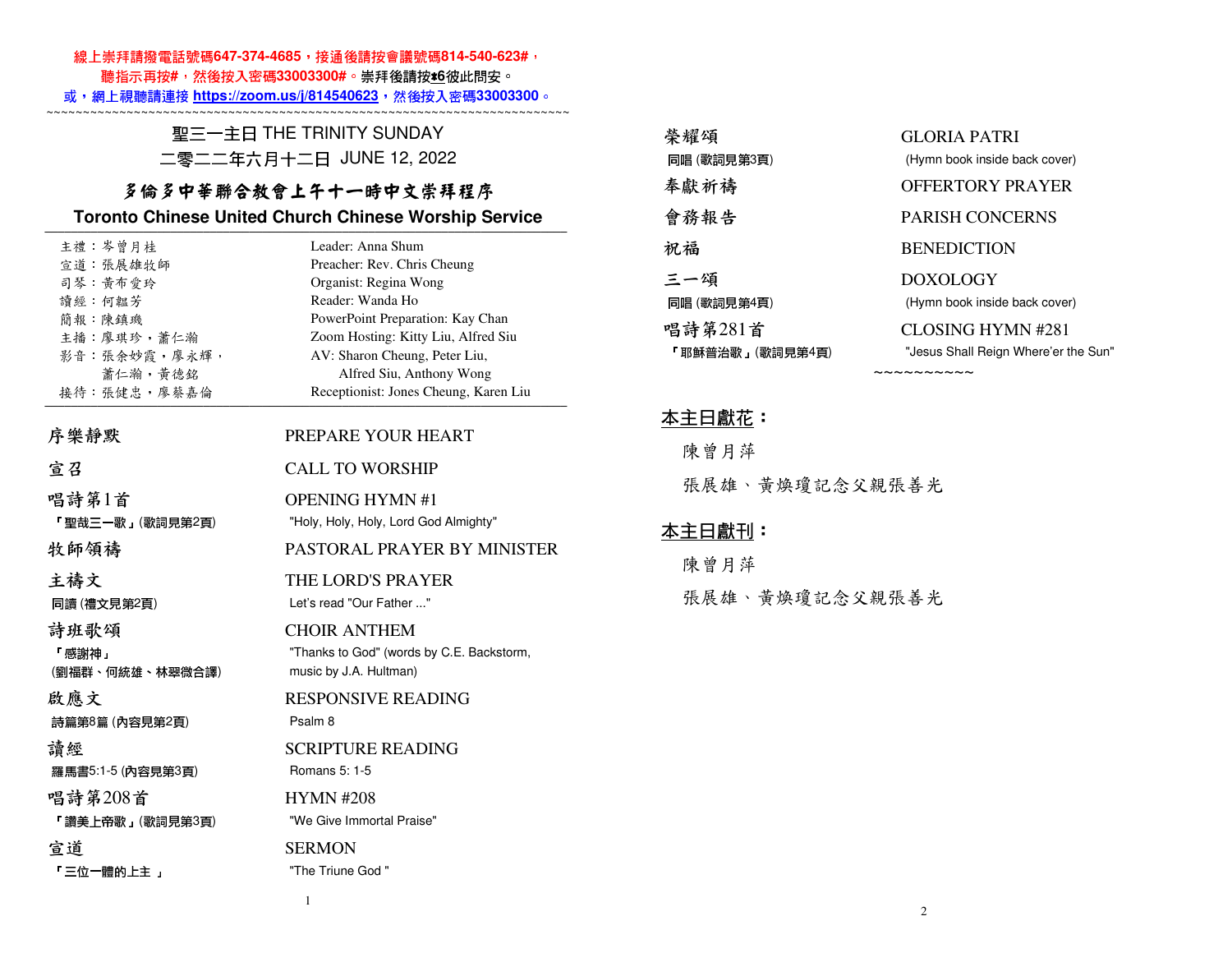# 關懷與支持:

- 本堂英文崇拜每主日上午10時以視頻方式進行,歡迎你連接1.<u>https://us02web.zoom.us/j/4326626392</u>,按入密碼;或撥電話號碼 (647)374-4685,接通後請按會議號碼814-540-623#,聽指示再按#, 然後按入密碼。若您出席實體中文崇拜,請遵照一切防疫措施(在 堂內維持戴上口罩,消毒雙手和保持適當人際距離),使本堂成為 一個安全健康的宗教場所。如有查詢請聯絡黃布愛玲行政幹事(416-754-7147內線1001) 。
- 2. 閃耀活水堂區議會宣佈,雖然安省政府已取消了大多部公眾地方強制性口罩的要求,但這並不意味著新冠病毒大流行已經結束或 感染風險已消除。敦促各堂區會眾繼續採取基本的公共衛生預防措施和遵循當地公共衛生部門的建議,以保護和減少新冠病毒的 傳播。
- 3. 如你或你的家人需要購買食物、取藥、外賣,或處理其他緊急事 務,您可以致電(647)883-3380與思羣服務的陳姑娘聯繫,查詢他 們在新冠肺炎疫情期間提供的服務;或者您可以致電留言給關顧 事工組的 梁杜敏儀(Loretta),她可以把您的需求轉給思羣服務。若<br>你知道其人需要越導式代達問題,太更先帶得其同章,數如你通 你知道某人需要輔導或代禱關懷,亦事先徵得其同意,歡迎你通 知張展雄牧師(416-754-7147內線1003)與他、她聯絡。
- 4. 我們感謝弟兄姊妹和主內朋友對教會的支持,在疫情影響下都按 著能力以金錢回應上帝給予的恩典。請使用適合你的方法捐獻: (1)若你親自交來教會,請先通知行政幹事黃布愛玲,以確保你 的 安 全 ; (2) 郵 寄 支 票 致 本 教 會 ; (3) 使 用 網 上 捐 款<br>http://www.co.edu.dec.edu/a/47904,但大学要继与4%丢绩费 https://www.canadahelps.org/en/dn/47894,但本堂要繳付4%手續費。 (4)使用閣下的銀行電子轉賬服務,收款抬頭為<Toronto Chinese United Church > , 將奉獻金額用帳戶內的電郵地址發送到 tcuc.info@bellnet.ca 即可。請在<留言>部寫上你的捐封號碼,如 果您有具體指示,分配捐款予指定基金,可以在<留言>部註明。由於<留言>部的空間有限,建議您使用縮寫(例如,S =主日捐, BM=建設及維修基金,V=前瞻基金,T=感恩捐,F=獻花, B=獻刊,MS=傳道服務基金。 至於外展或特別捐,則請留言指示)。<br>加思你喀ィ留言、翌八兒空。則至癸遂始へ經喀無泪为之只坦。 如果您將<留言>部分留空,則所發送的金額將被視為主日捐。

## 特別教友大會通告及議程

 敬啟者:多倫多中華聯合教會定於2022年6月19日(主日)中文崇拜 後(約中午12:10)以實體和視頻在正堂舉行本年度第一次特別教友大會,請會眾考慮和落實聘牧面試小組的建議,以履行聘請中文 事工牧師職位的空缺。屆時加拿大聯合教會閃耀活水堂區議會代 表Catherine Hions將出席會議,本堂全會籍教友將對該動議進行投票,和請求閃耀活水堂區議會批准。雖然只有全會籍教友才有 資格在此議案進行投票,但我們邀請並鼓勵所有本堂基本教友和 會友\*出席,以支持和見證上帝對本堂未來牧職人士關係的祝福。聘牧面試小組將繼續努力尋找合適人選,來完成填補英文事工牧 者的空缺。在此同時,請為是次特別教友大會仍未完成的工作祈禱,並讓本堂各人在作為這信仰社群的一份子,彼此互相扶持, 敞開心扉,邁向靈性之旅。

\* 基本教友的定義是指孩子在本堂已經接受兒童洗禮,長大後尚 未行堅信禮成為全會籍教友等人士。當任何人通過成人洗禮和 信仰宣言;堅信禮;重申基督教信仰;以及過會禮,就可正式成為全會籍教友。會友是指定期經常參加本堂教會生活和工作, 但不是全會籍教友*(*有關完整定義,請參閱*2022*年加拿大聯合教會章程手冊*)*。

是次會議議程如下:

- 1. 宣佈會議開始 (核點法定人數及確認大會通告)
- 2. 開會祈禱
- 3. 確認教友大會書記(廖琪珍)
- 4. 介紹聘牧面試小組
- 5. 接納聘牧面試小組簡報及建議聘請中文事工牧師全職合約牧者(附件一)
- 6. 通過中文事工合約牧師其薪酬,福利,搬遷費和合約期
- 7. 如獲接納,提請加拿大聯合教會閃耀活水堂區議會批准
- 8. 結束祈禱
- 9. 散會

2022年度教友大會主席葉呂婉禎,書記廖琪珍同啟主曆二零二二年六月三日